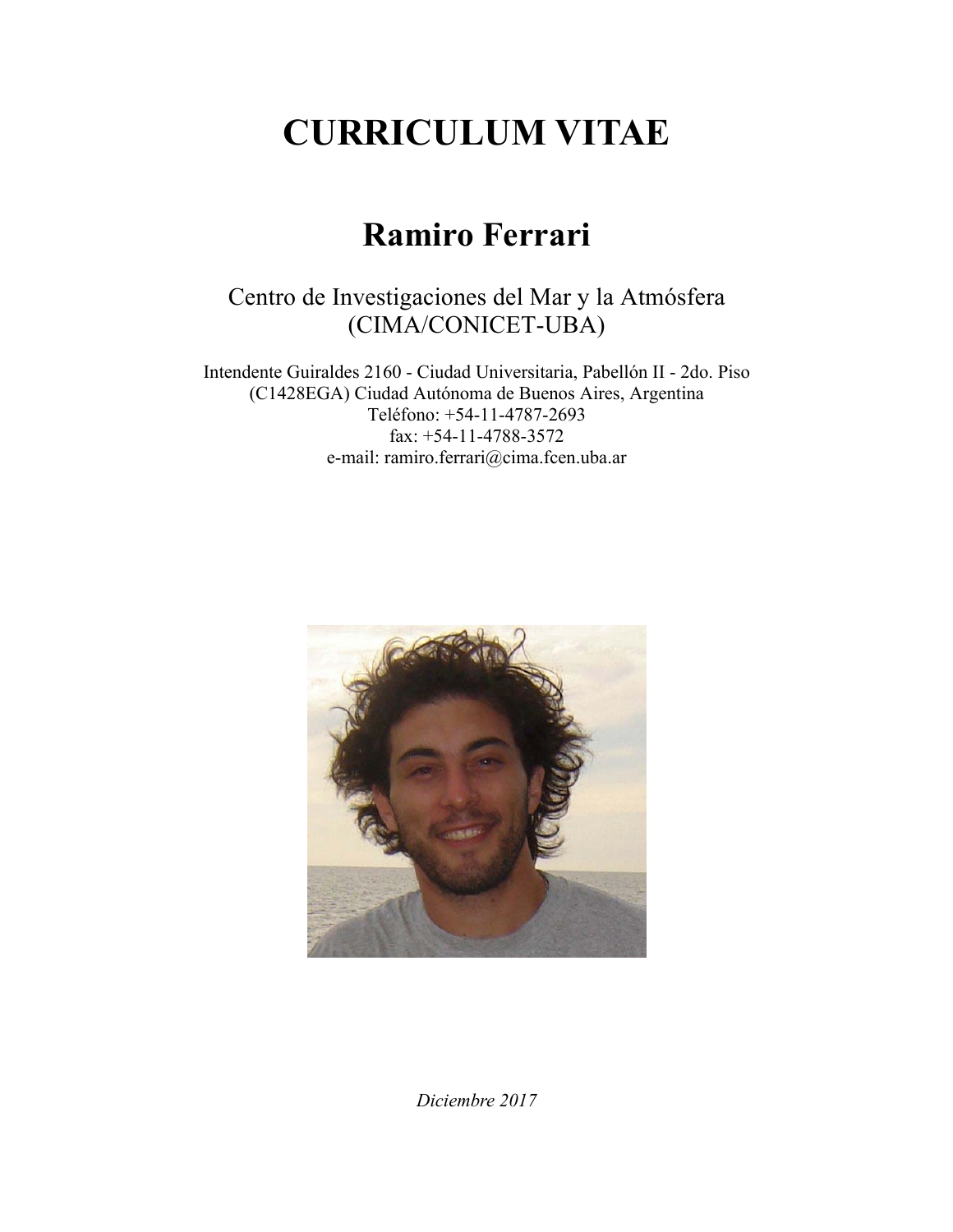## **POSISIÓN ACTUAL**

**Investigador Asistente**, Consejo Nacional de Investigaciones Científicas y Técnicas (CONICET). Centro de Investigaciones del Mar y de la Atmósfera (CIMA/CONICET-UBA), C.A.B.A, Argentina.

## **FORMACIÓN ACADÉMICA**

**Post-doc**, Centro de Investigaciones del Mar y la Atmósfera (CIMA), Facultad de Ciencias Exactas y Naturales, UBA*,* Argentina, CABA. 2015.

**Post-doc**, Université Pierre et Marie Curie, Laboratoire d'océanographie et du climat: expérimentations et approches numériques (LOCEAN)*,* Paris, Francia. 2014.

**Doctor en Oceanografía Física**, Université Pierre et Marie Curie, Laboratoire d'océanographie et du climat : expérimentations et approches numériques (LOCEAN)*,* Paris, Francia, 2010 - 2013.

**Licenciado en Oceanografía Física**, Facultad de Ciencias Exactas y Naturales, Departamento de Ciencias de la Atmósfera y los Océanos, Universidad de Buenos Aires, Argentina, 2010.

## **PUBLICIONES CIENTÍFICAS**

- **Ferrari, R**., Artana, C., Saraceno, M., Piola, A. R., & Provost, C. (2017). Satellite altimetry and current-meter velocities in the Malvinas Current at 41°S: Comparisons and modes of variations. Journal of Geophysical Research: Oceans, 122. https://doi.org/10.1002/2017JC013340.
- Saraceno M., R. Guerrero, A. R. Piola, C. Provost, F. Perault, **R. Ferrari**, G. Paniagua, L. Lago, C. Artana (2017). Malvinas Current 2014-2015: Mooring velocities. SEANOE. doi.org/10.17882/51492.
- Koenig, Z., C. Provost**,** Y.-H. Park, **R. Ferrari**, N. Sennéchael (2016), Anatomy of the Antarctic Circumpolar Current volume transports through Drake Passage, *J. Geophys. Res. Oceans,* 121, 2572–2595, doi:10.1002/2015JC011436.
- Artana, C., **R. Ferrari**, Z. Koenig, M. Saraceno, A. R. Piola, and C. Provost (2016), Malvinas Current variability from Argo floats and satellite altimetry, J. Geophys. Res. Oceans, 121, 4854–4872, doi:10.1002/2016JC011889.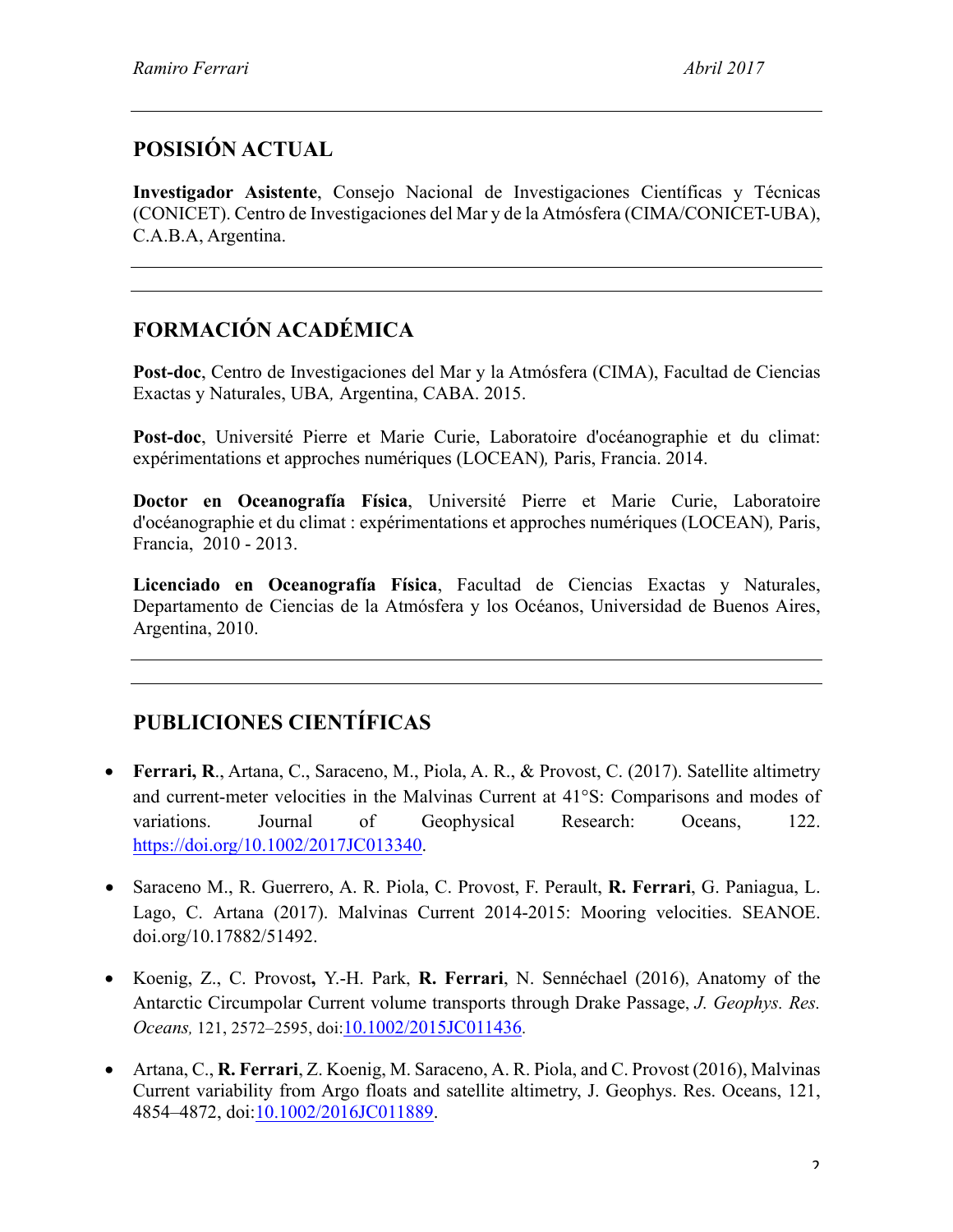- **Ferrari, R.**, C. Provost, Y.-H. Park, N. Sennéchael, Z. Koening, H. Sekma, G. Garric and Romain Bourdallé-Badie (2014), Heat Fluxes across the Antarctic Circulation Current in the Drake Passage: mean flow and eddy contributions, *J. Geophys. Res. Oceans*, *Oceans,* 119, doi:10.1002/2014JC010201.
- Koenig, Z., C. Provost **, R. Ferrari**, N. Sennéchael , M. H. Rio (2014), Volume transport of the Antarctic Circumpolar Current. Part I: production and validation of a 20-year-long time series obtained from in situ and satellite observations, *J. Geophys. Res. Oceans*, 119, doi: 10.1002/2014JC009966.
- **Ferrari, R**., C. Provost, N. Barré, N. Sennéchael and J. H. Lee (2013), Circulation in Drake Passage revisited using new current time series and satellite altimetry. Part II: The Ona Basin, *J. Geophys. Res. Oceans*, 118, 147-165, doi: 10.1029/2012JC008193.
- **Ferrari, R.***,* C. Provost*,* A. Renault*,* N. Sennéchael*,* N. Barré*,* Y.-H. Park *and* J. H. Lee *(*2012*),* Circulation in Drake Passage revisited using new current time series and satellite altimetry: Part I. The Yaghan Basin*, J. Geophys. Res. Oceans,* 117*,* C12024, doi:10.1029/2012JC008264.
- Alonso G, **R. Ferrari**, D. Mediavilla, (2007), Caracterización estadística de las ondas de tormenta en Mar del Plata, Publicado en las Contribuciones Científicas de la Asociación Argentina de Estudios Geográficos, Congreso Internacional de Geografía, 68ª Semana de la Geografía, Posadas, Argentina. *Sociedad Argentina de Estudios Geográficos*, Vol. 19.

### **PARTICIPACIÓN EN PROYECTOS DE INVESTIGACIÓN**

**2017-2020**: Towards High Resolution Altimetry: evaluation of products in the Southwestern Atlantic. EUMETSAT/CNES Research Announcement CNES - DSP/OT/07-4571. PI: M. Saraceno,  $\epsilon$  66,000. Co-investigador.

**2016-2018**: Estudio de ondas internas en el Talud Continental de la Plataforma Argentina. AO SAOCOM OCEANO 2016, Comisión Nacional de Actividades Espaciales (CONAE), Investigador Responsable. \$ 1.062.000.

**2015-2017**: Análisis de la circulación del Golfo San Matías y de sus efectos sobre procesos ecológicos relevantes para el desarrollo de poblaciones de recursos pesqueros y comunidades pelágicas. PIP 2015-2017, PI: R. González, colaborador.

**2015-2017**: MINCYT-ECOS-Sud, Corrientes del Atlántico Sudoeste a partir de datos in-situ y de altimetría, A14U02, PI: M. Saraceno, colaborador.

**2014:** EUMETSAT/CNES (Francia), Southwestern Atlantic currents from in-situ and satellite altimetry data, DSP/OT/12-2118, PI: M. Saraceno,  $\epsilon$  233,475, 2013-2016. Coinvestigador. http://www.cima.fcen.uba.ar/malvinascurrent/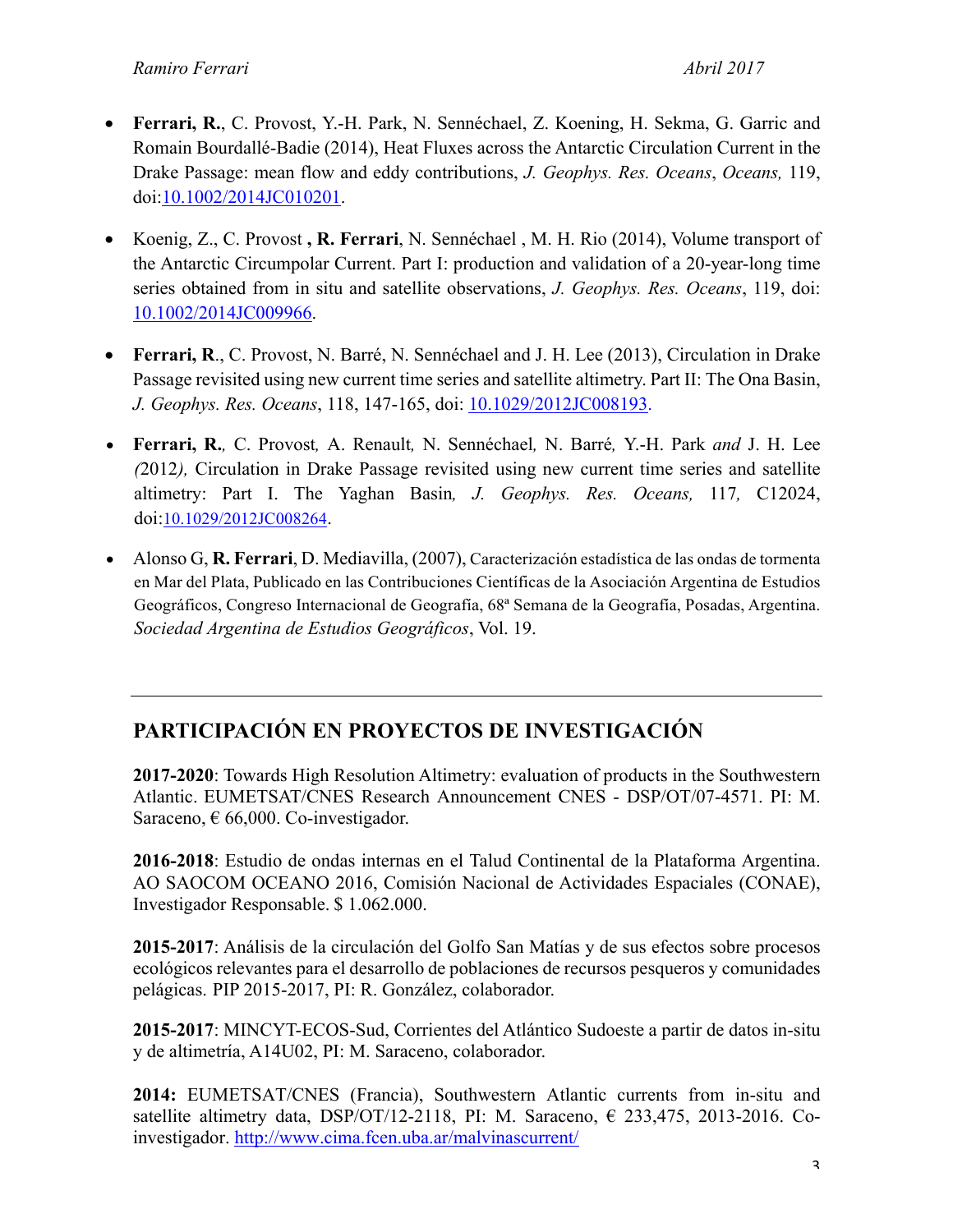**2010-2014:** Proyecto CNES / DRAKE, PIs: C. Provost. Doctorando.

**2009:** Instituto Interamericano para el estudio del Cambio Global: SACC an International Consortium for the Study of Global and Climate Changes in the Western South Atlantic, CRN2076, u\$s987.706, 2006-2011. Colaborador.

**2009:** Universidad de Buenos Aires, *El rol de las corrientes del frente del talud Patagónico en los procesos de fertilización y biomasa fitoplanctónica*, PIs: A Piola and A Bianchi; UBACYT2008 X176, \$ ARG 51.105, 2008-2010, Colaborador.

#### **BECAS OBTENIDAS**

**2010-2013:** Beca de doctorado otorgada por el CNRS / l'Institut National des Sciences de l'Univers / ECOLE DOCTORALE DES SCIENCES DE L'ENVIRONNEMENT D'ILE DE France N° 129. Paris, Francia.

#### **PRESENTACIONES EN CONFERENCIAS**

Desde 2010

- **2017:** IAPSO Meeting, Cape Town, South Africa. Poster presentation of Paniagua G., M. Saraceno, R. Ferrari, L. Lago, C. Artana, A. R. Piola, R. Guerrero, C. Provost (2017). "Dynamics of Malvinas Current at 41ºS from CASSIS project: analysis and comparison with historical data".
- **2017:** 10th coastal altimetry workshop, Florence, Italy. Poster presentation of Saraceno M., G. Paniagua, L. Lago, R. Ferrari, C. Provost, P. Martos, R. Guerrero, (2017). "Satellite altimetry in the continental shelf of the southwestern Atlantic, Argentina".
- **2017:** Ocean Surface Topography Science Team (OSTST) Meeting, Miami. Poster presentation of Ferrari R., C. Artana, M. Saraceno, A. R. Piola and C. Provost (2017). "Satellite altimetry and current-meter velocities in the Malvinas Current at 41°S: comparisons and modes of variations".
- **2017:** Ocean Surface Topography Science Team (OSTST) Meeting, Miami. Poster presentation of C. Artana, Ferrari R., M. Saraceno and C. Provost (2017). "Performance of MERCATOR operational model at the Brazil Malvinas confluence".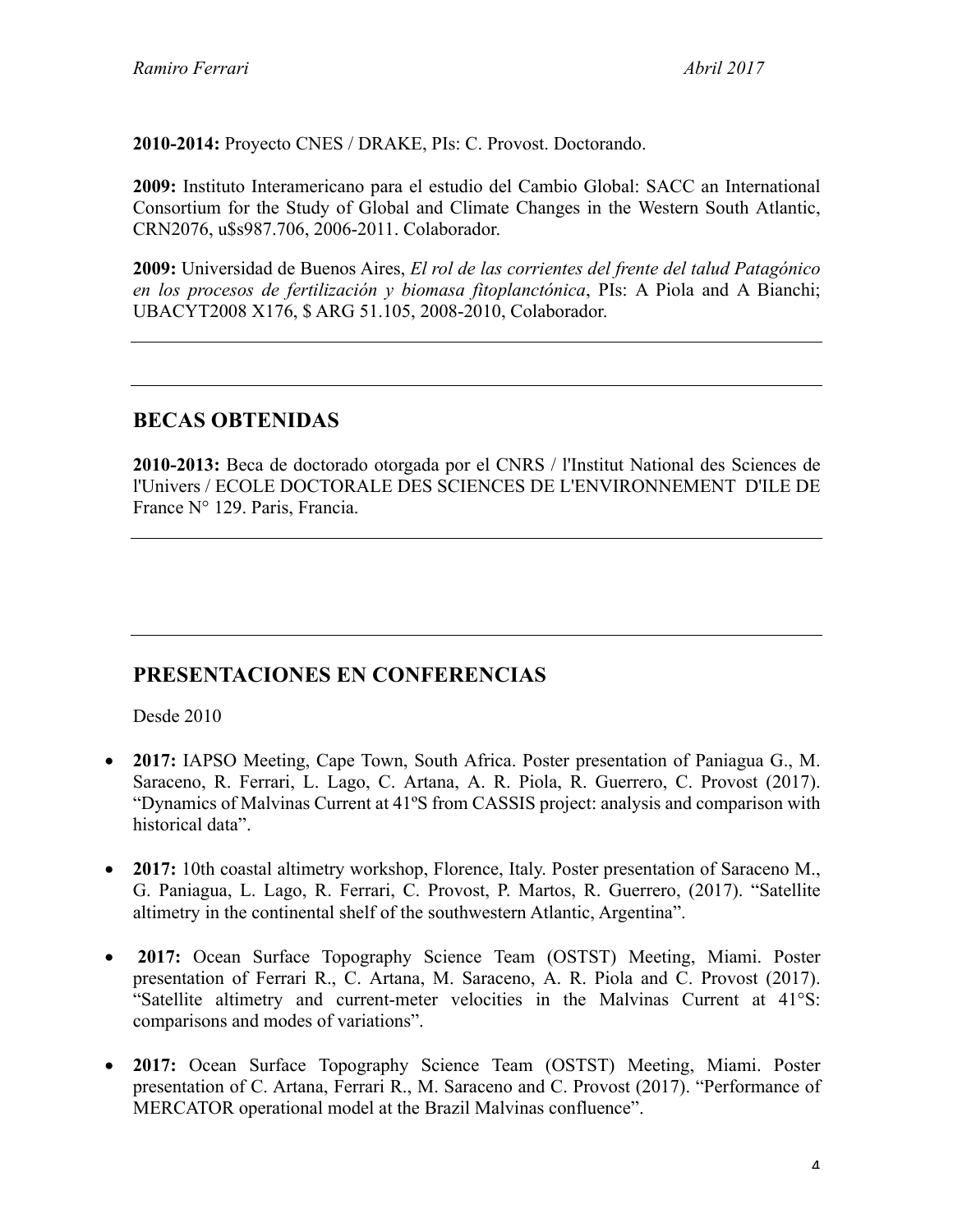- **2017:** Ocean Surface Topography Science Team (OSTST) Meeting, Miami. C. Artana, Ferrari R., Z. Koenig, N. Sennechael, M. Saraceno, A. Piola and C. Provost (2017). "Malvinas Current volume transport at 41°S: a 24-year long time series consistent with mooring data from 3 decades and satellite altimetry".
- **2017:** Ocean Surface Topography Science Team (OSTST) Meeting, Miami. Poster presentation of Saraceno M., G. Paniagua, L. Lago, R. Ferrari, A. R. Piola, R. Guerrero and C. Provost (2017). "Malvinas current dynamics from in situ and satellite altimetry data".
- **2016:** Ocean Surface Topography Science Team Meeting, La Rochelle, France. Poster presentation of Ferrari R., C. Artana, G. Paniagua, M. Saraceno, and C. Provost. (2016) "Aviso altimetry and mooring data across the continental slope of Argentina at 41°S in 2015: Jason ground track #26 and Brazil Malvinas Confluence".
- **2016:** Ocean Surface Topography Science Team Meeting, La Rochelle, France. Poster presentation of Artana, C., R. Ferrari, Z. Koenig, M. Saraceno, A. R. Piola, and C. Provost. (2016) "Malvinas Current variations: dissipation of mesoscale activity over the Malvinas Plateau and recurrent blocking events in the Argentine Basin".
- **2016:** Ocean Surface Topography Science Team Meeting, La Rochelle, France. Poster presentation of Artana C., R. Ferrari, G. Paniagua, M. Saraceno and C. Provost. (2016) "Performance of MERCATOR operational model at the Brazil Malvinas confluence, comparison with in situ data (mooring and hydrography), AVISO gridded products, and new altimetric products from CLS".
- **2016:** Ocean Surface Topography Science Team Meeting, La Rochelle, France. Saraceno M., C. Provost, R. Guerrero, A. R. Piola, G. Paniagua, R. Ferrari, C. Artana, O. Peden, O. Menage, F. Perault, E. de Saint-Leger, T. Terre, M. Beretelo, A. Cubiella, L. S. Lago, C. Balestrini, D. Acevedo, J. Pardiñas, M. Charo, A. P. Osiroff, A. Bianchi, N. Sennéchael, E. Palma. (2016) "Southwestern Atlantic currents from in-situ and satellite altimetry data Project".
- **2016:** Ocean Surface Topography Science Team Meeting, La Rochelle, France. Poster presentation of Paniagua G., R. Ferrari, C. Artana, C. Provost, M. Saraceno. (2016) "Dynamics of currents on the continental shelf and shelfbreak in the southwestern Atlantic, Argentina".
- **2016:** Ocean Surface Topography Science Team Meeting, La Rochelle, France. Poster presentation of M.I Pujol, Y. Faugere, C. Artana, C. Provost, R. Ferrari, G. Paniagua, M. Saraceno, E. Bronner, J-D. Desjonqueres. (2016) "Refined altimetry products in support of scientific cruises".
- **2016:** O2016 AGU Fall Meeting, San Francisco, California. Poster presentation of Artana, C., R. Ferrari, Z. Koenig, M. Saraceno, A. R. Piola, and C. Provost. (2016) "Malvinas Current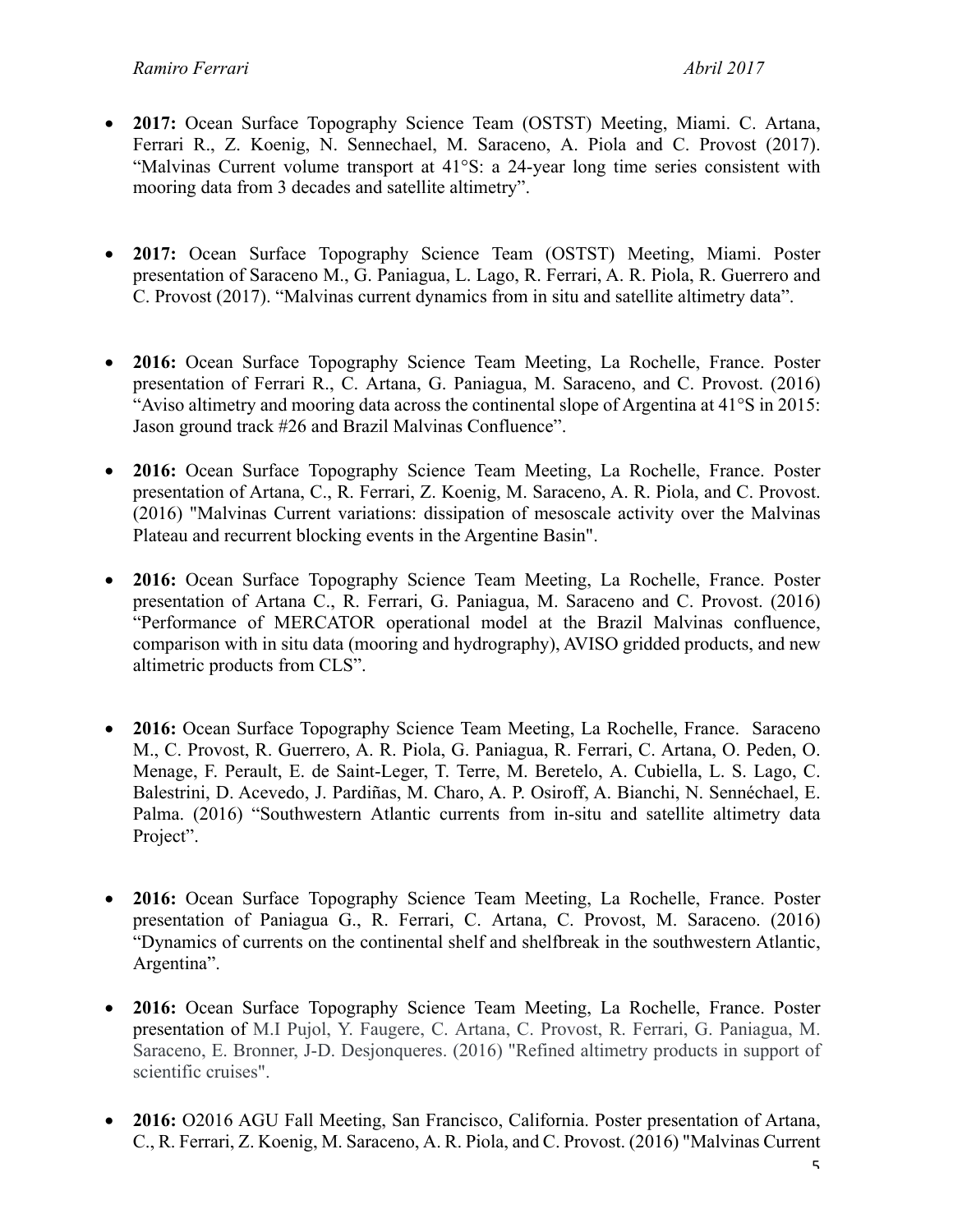variations: dissipation of mesoscale activity over the Malvinas Plateau and recurrent blocking events in the Argentine Basin".

- **2014:** European Geosciences Union General Assembly, Vienna, Austria. Poster presentation of Ferrari R., C. Provost, Y. –H. Park, N. Sennéchael, G. Garric, and R. Bourdallé-Badie, *Heat fluxes across the Antarctic Circumpolar Current*.
- **2013:** European Geosciences Union General Assembly, Vienna, Austria. Attendance and speaker of Ferrari, R., C. Christine, N. Sennèchael, Y. -H. Park and J. H. Lee, *Circulation in Drake Passage revisited using new current time series and satellite altimetry*.
- **2013:** European Geosciences Union General Assembly, Vienna, Austria. Poster presentation of Ferrari, R., C. Christine, N. Sennèchael, H. Sekma, Y. -H. Park and J. H. Lee, *Heat fluxes in Drake Passage*.
- **2012:** International Polar Year, Montreal, Canada. Poster presentation of Ferrari, R., C. Christine, A. Renault, N. Barrè, N. Sennèchael, H. Sekma, J. H. Lee and Y. -H. Park, *Circulation and Eddy Heat Fluxes in the Ona Basin, Southern Drake Passage.*
- **2011:** European Geosciences Union General Assembly, Vienna, Austria. Poster presentation of Ferrari, R., C. Christine, A. Renault, N. Barrè, N. Sennèchael and J. H. Lee, *Times series of velocity, temperature and salinity in the Ona Basin, Southern Drake Passage*.
- **2010**: IV Brazilian Congress of Oceanography, May, Rio Grande, Rio Grande do Sul, Brazil. Attendance and speaker of Ferrari, R. and S. I. Romero, *Characterization of water masses in the Plata Plume.*

#### **EXPERIENCIA DOCENTE Y FORMACIÓN DE RECURSOS HUMANOS**

**2015**: Jurado Tesis de Licenciatura, "Estudio de la interacción océano-atmósfera a partir de los flujos de calor relacionados con procesos de mesoescala en el Océano Atlántico Sudoccidental", por Ines Leyba, Departamento de Ciencias de la Atmósfera y los Océanos, Facultad de Ciencias Exactas y Naturales, UBA.

**2010:** Ayudante de Segunda, Departamento de Ciencias de la Atmósfera y los Océanos, Facultad de Ciencias Exactas y Naturales, UBA. Materia: Introducción a las Ciencias de la Atmósfera y los Océanos.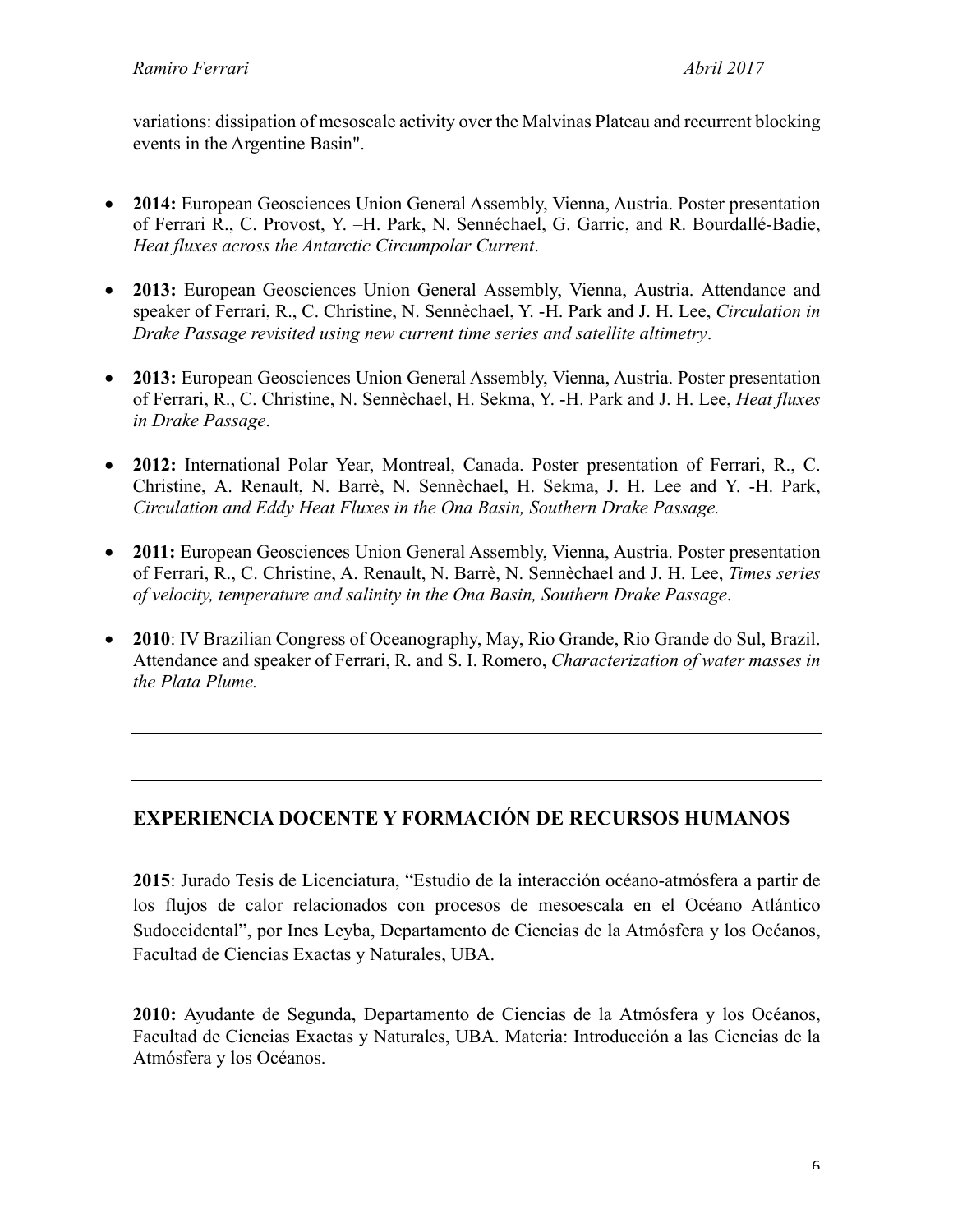#### **EXPERIENCIA DE CAMPO**

- **2017:** Campaña oceanográfica CASSIS-MALVINAS IV, a bordo del ARA Puerto Deseado, Plataforma Continental Argentina, del 2 al 21 de junio, recuperación de correntómetros.
- **2016:** Campaña oceanográfica CASSIS-MALVINAS III, a bordo del ARA Puerto Deseado, Plataforma Continental Argentina, del 11 al 21 de mayo, fondeo de correntómetros.
- **2015:** Campaña oceanográfica CASSIS-MALVINAS II, a bordo del SB-15 TANGO, Plataforma Continental Argentina, del 17 al 29 de diciembre, fondeo y recuperación de correntómetros.
- **2015:** Campaña Antártica OPERANTAR XXXIV, a bordo del H-41 Almirante Maximiano, Rio Grande (Brasil) a Punta Arenas (Chile), del 08 al 23 de octubre, mediciones hidrográficas.
- **2014:** Campaña oceanográfica CASSIS-MALVINAS I, a bordo del SB-15 TANGO, Plataforma Continental Argentina, del 15 al 21 de diciembre, fondeo de correntómetros.
- **2010:** Campaña oceanográfica IFREMER-2, a bordo de ARA Ciudad de Rosario., Río de la Plata, del 17 al 19 de marzo, mediciones de CTD y ADCP.
- **2009:** Campaña oceanográfica SAM (South Atlantic MOC Meridional Overturning Circulation) a bordo del ARA Puerto Deseado., Southwestern Atlantic continental shelf (SACS), del 17 al 25 de agosto, mediciones de CTD.

#### **REVISOR**

He revisado artículos para Ocean Dynamics.

#### **MEMBRESÍAS**

Miembro del comité científico de las X Jornadas de Ciencias del Mar, 30 de julio al 3 de agosto de 2018, Ciudad Autónoma de Buenos Aires, Argentina.

Miembro del Consejo Directivo del Centro de Investigaciones del Mar y de la Atmósfera (CIMA/CONICET-UBA). Desde 2017.

International Association for the Physical Science of the Oceans (CNIAPSO). Secretario desde 2017.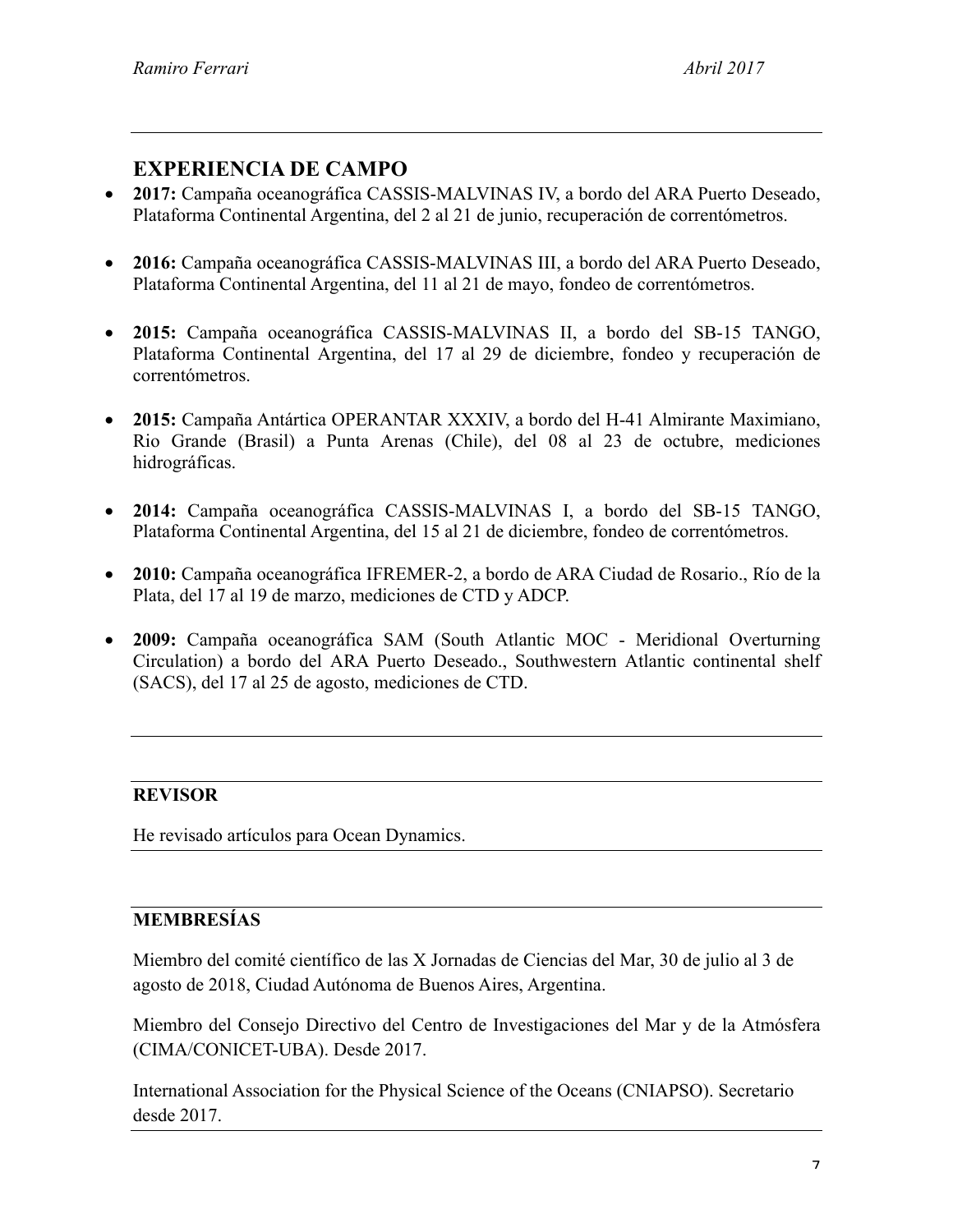Instituto Franco-Argentino sobre Estudios de Clima y sus Impactos (UMI-IFAECI). Desde 2016.

#### **CURSOS ESPECIALES REALIZADOS**

Desde 2010

- **2017:** Seminario "Aplicaciones Oceanográficas de información SAR", Comisión Nacional de Actividades Espaciales (CONAE), del 27 al 30 de noviembre de 2017. Buenos aires, Argentina.
- **2017:** Taller de Cambio Climático en el Atlántico Sudoccidental, del 3 y 5 de Julio de 2017, INIDEP, Mar del Plata, Argentina.
- **2014:** Workshop on the South Atlantic Circulation variability and change: integrating models and observations. Buenos Aires, Argentina.
- **2013:** 4ème Rencontre des Technologies Marines. École thématique technique de l'INSU. IFREMER. Bénodet, Francia.
- **2012:** DPG Physics School "Physics of the Ocean". International Summer School on Physical Oceanography, Bad Honnef, Alemania.
- **2011:** ResClim summer school "Role of sea ice in climate system". International Summer School on Physical Oceanography, Svalbard, Noruega.
- **2010:** Curso de "Matlab Curso de entrenamiento en aplicaciones prácticas para el estudio de la variabilidad climática", Universidad de Buenos Aires, Facultad de Ciencias Exactas y Naturales, Buenos Aires, Argentina.

## **HABILIDADES DE INVESTIGACIÓN**

Matlab, Análisis estadístico, procesamiento de imágenes satelitales, análisis de series temporales.